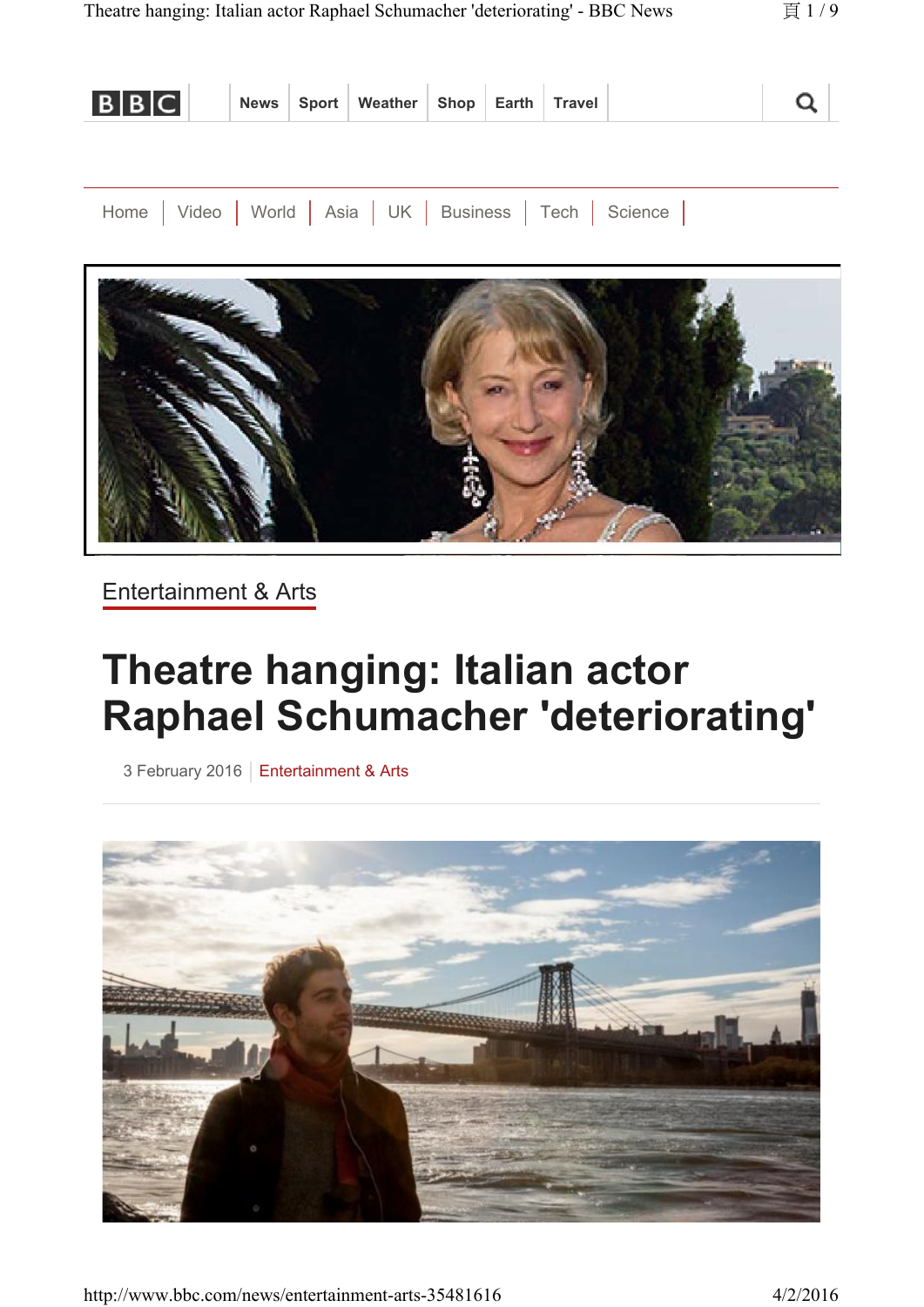Facebook

Raphael Schumacher was taken to hospital after the incident but remains in a coma

### **The condition of the Italian actor left in a coma after a hanging scene went wrong during a live theatrical production is deteriorating, it has been reported.**

Raphael Schumacher, 27, was appearing in a production of Mirages at the Teatro Lux in Pisa when an audience member realised he was in trouble.

**Pisa Today** reported the actor was not currently responding to treatment.

The newspaper added investigators were satisfied the incident was an accident.

### **Keeping actors safe**

They will now try to identify if the theatre was negligent in following safety standards.

Police launched an investigation after sealing off the theatre at the weekend, and interviewed members of the cast and audience.

It concluded the incident was an accident after speaking to the audience member - believed to be a recent medical graduate who helped Schumacher.

The theatre-goer went to assist the actor - who was wearing a bag over his head - after seeing his body was trembling, and lowered him to the ground.

Schumacher was taken to hospital but remains in a coma.

The actor **reportedly changed the ending of the scene**, which was meant to involve a gun rather than see him hanging.

### **Share this story About sharing**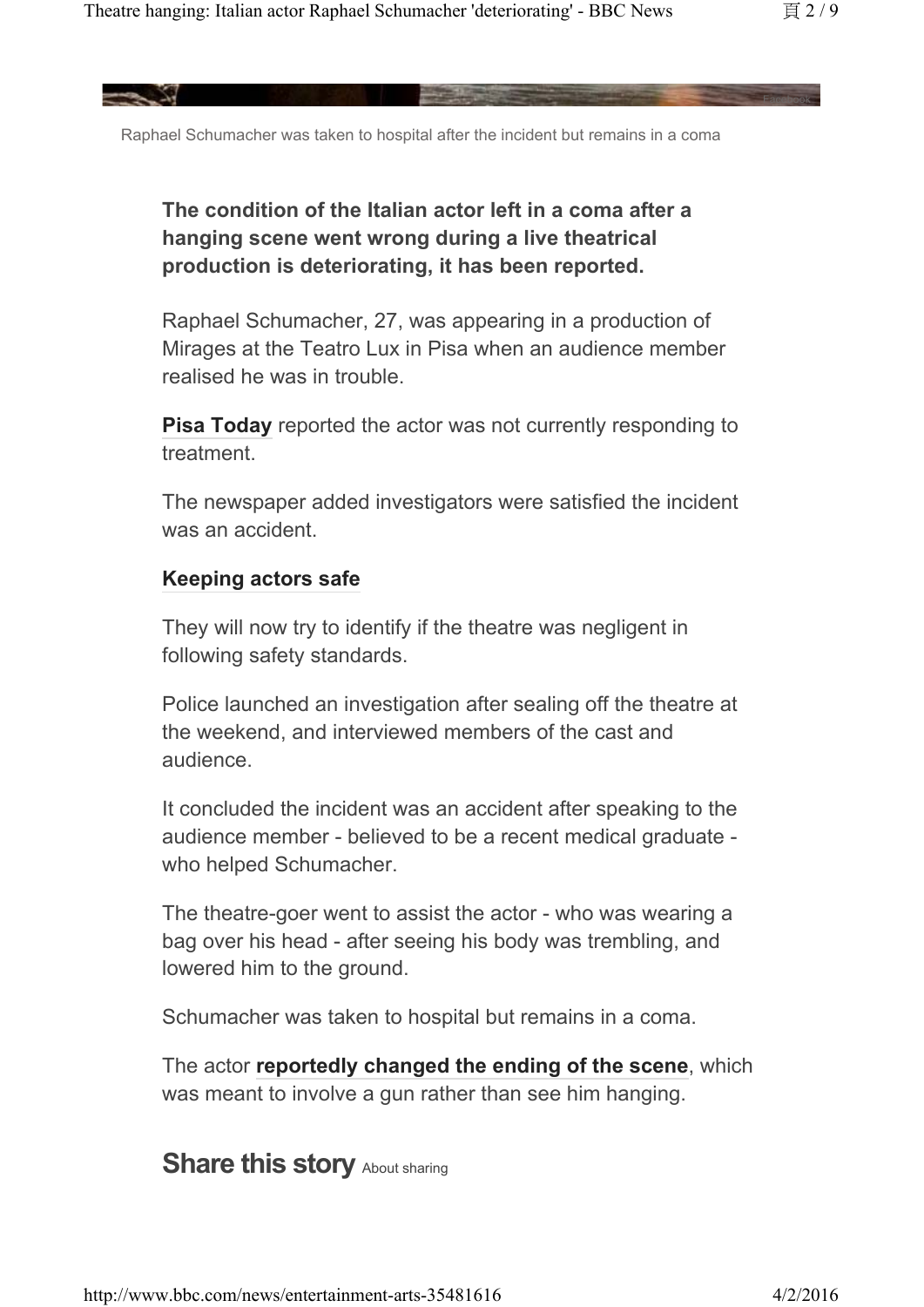### **More on this story**

### **Theatre hanging: Keeping actors safe in dangerous scenes**  5 hours ago

**Italian actor Raphael Schumacher in coma following stage accident**  2 February 2016

# Entertainment & Arts



**US judge allows Cosby assault case**

US & Canada



3 February 2016 **11earl Dividentify USCals** 3 February 2016 **Entertainment roundup: Halle Berry on 'heartbreaking' Oscars**

Entertainment & Arts



**National Theatre to axe Sunday shows**

Entertainment & Arts

# More Videos from the BBC

Recommended by Outbrain



**Isle of Mull waterfall doubles back in Storm Henry**



**Sir Terry Wogan's record golf putt - 1981**



**Cyclist helmet camera captures motorist driving at cyclist**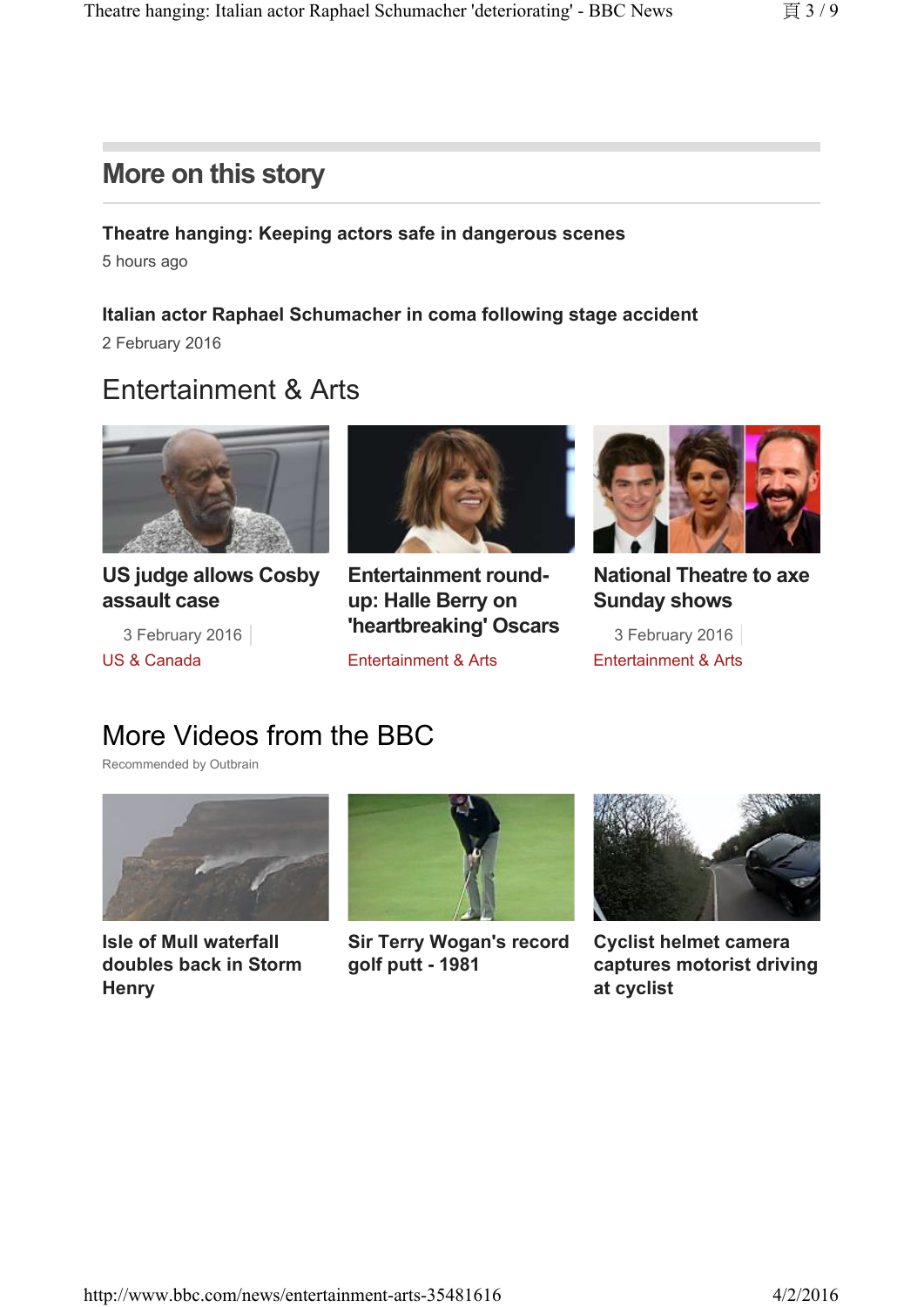

**Hoverspeed hovercraft set to be destroyed**



**Reaction video: British girl tries American sweets**



**Crashed narrow boat in Oxford to be removed by crane**

### Elsewhere on BBC

Recommended by Outbrain



BBC News

**Actor Frank Finlay dies aged 89**

# **You Might Also Like**



BBC Future

**The conman who pulled off history's most audacious scam**



BBC News

**'Pornography' shown at funeral for Cardiff father and son**



BBC Culture **The movie stars Kim Jong-il kidnapped**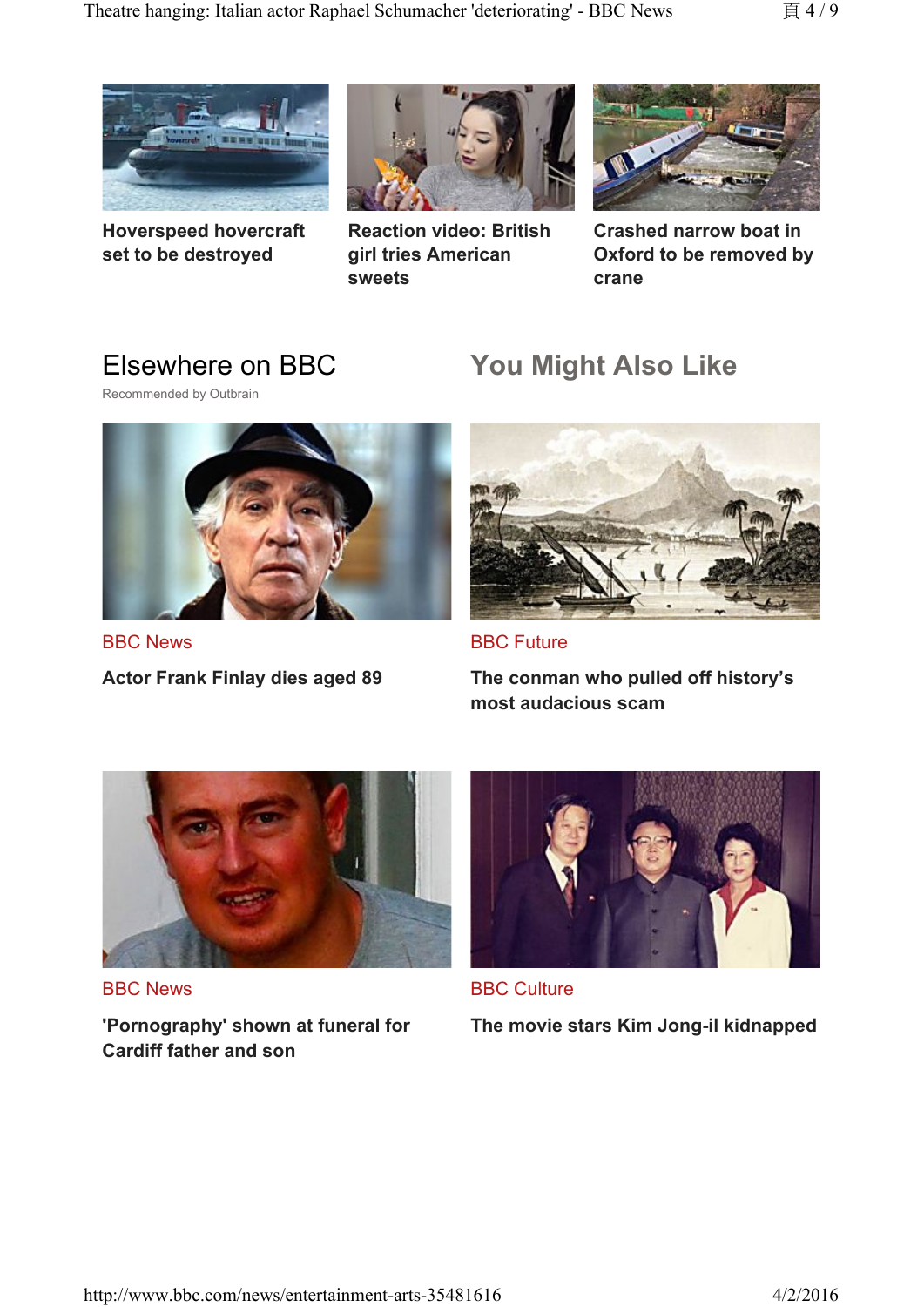

BBC News **Black hole's twin jets shine bright, somehow**



**BBC Culture** 

**The man who created Paris**

# Top Stories

#### **UN suspends Syrian peace talks**

Talks aimed at ending the five-year-old war in Syria are suspended by the UN, with both sides blaming each other for the disruption.

2 hours ago

### **Top IS leaders 'take refuge' in Libya**

7 hours ago

### **Ambitious TPP trade deal signed**

1 hour ago

**ADVERTISEMENT**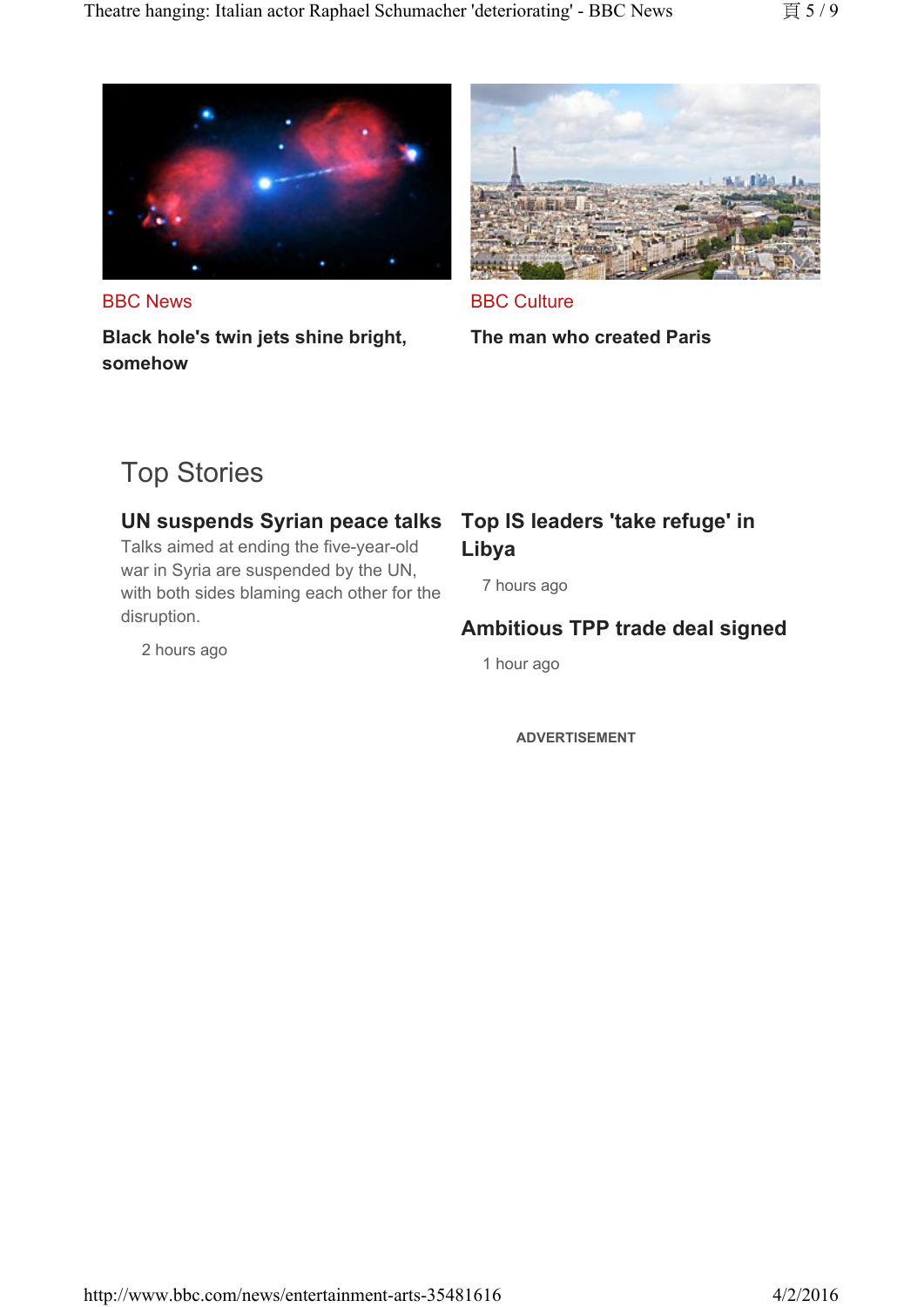

### **Save the last dance**

Remembering the golden days of Kathakali

### **Battle for survival**

Displaced Syrians face shifting frontlines and economic hardship

#### **Great Fire**

The grid system for London that never happened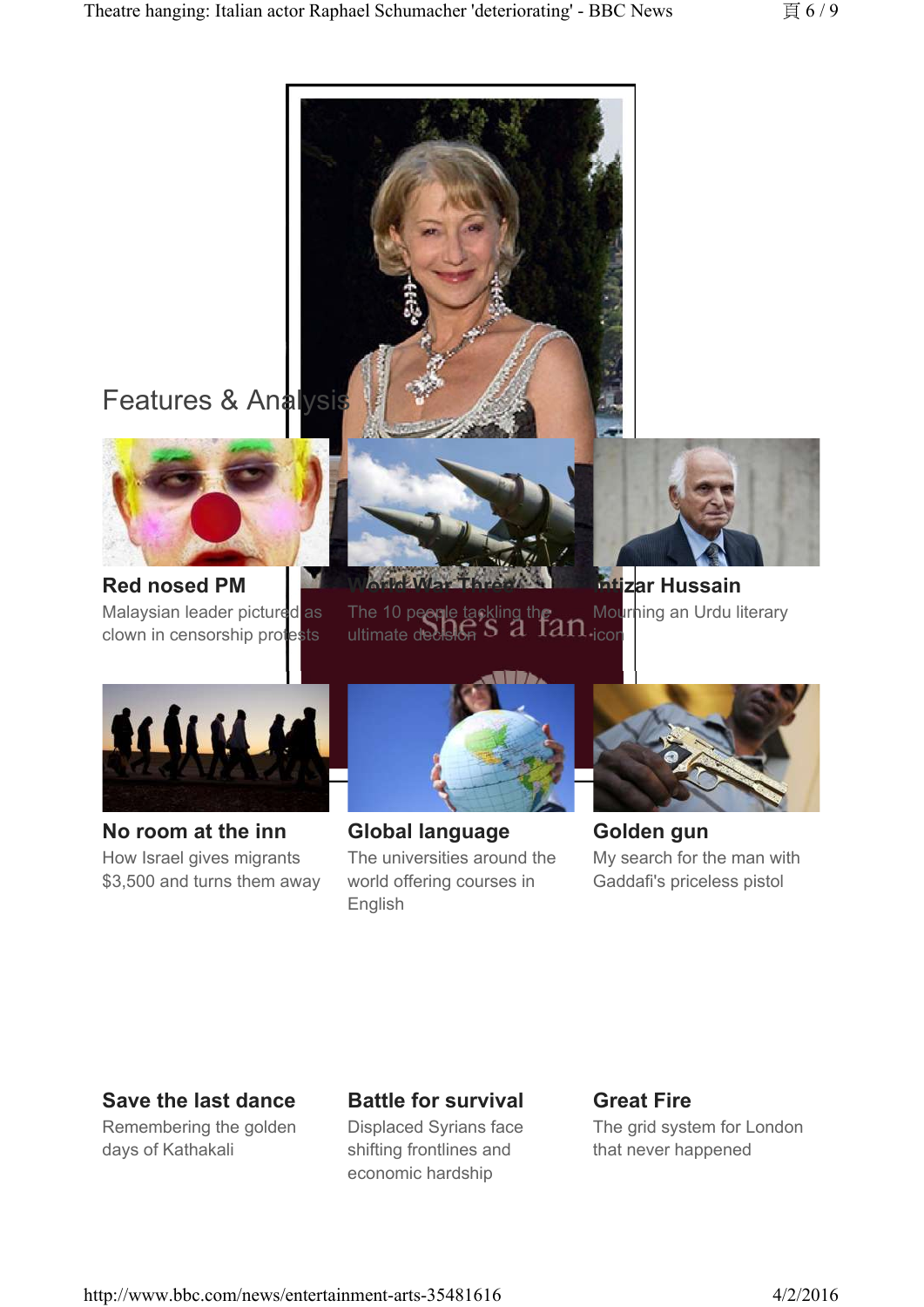# Most Popular

| <b>Read</b> | <b>Watched</b> |
|-------------|----------------|
|             |                |

| Trump wants lowa rematch over<br>'fraud'   | Strauss-Kahn hired by Ukraine<br>tycoon  |  |
|--------------------------------------------|------------------------------------------|--|
| Mystery of 'sock of the deep'<br>solved    | Chinese woman enjoys solo flight         |  |
| Top IS leaders 'take refuge' in<br>Libya   | Obama condemns anti-Muslim<br>rhetoric   |  |
| Actor 'deteriorating' after stage<br>stunt | Study in English in Denmark or<br>China  |  |
| US judge allows Cosby assault<br>case      | Trump dealt blow by Cruz in Iowa<br>vote |  |

# From Around the Web

Promoted content by Outbrain



**Two-thirds of women getting genetic testing for breast cancer not…** Aetna



**Top Five Free Business Apps You've Never Heard About. Webiot** 



**Ultra Luxury Living in New York, Hawaii, and Miami Beach [See…**

Mansion Global by Dow…



**As cancer rates rise, new approaches to care show promise** Aetna



**8 Most Effective Apps For Internal Communications** Webiot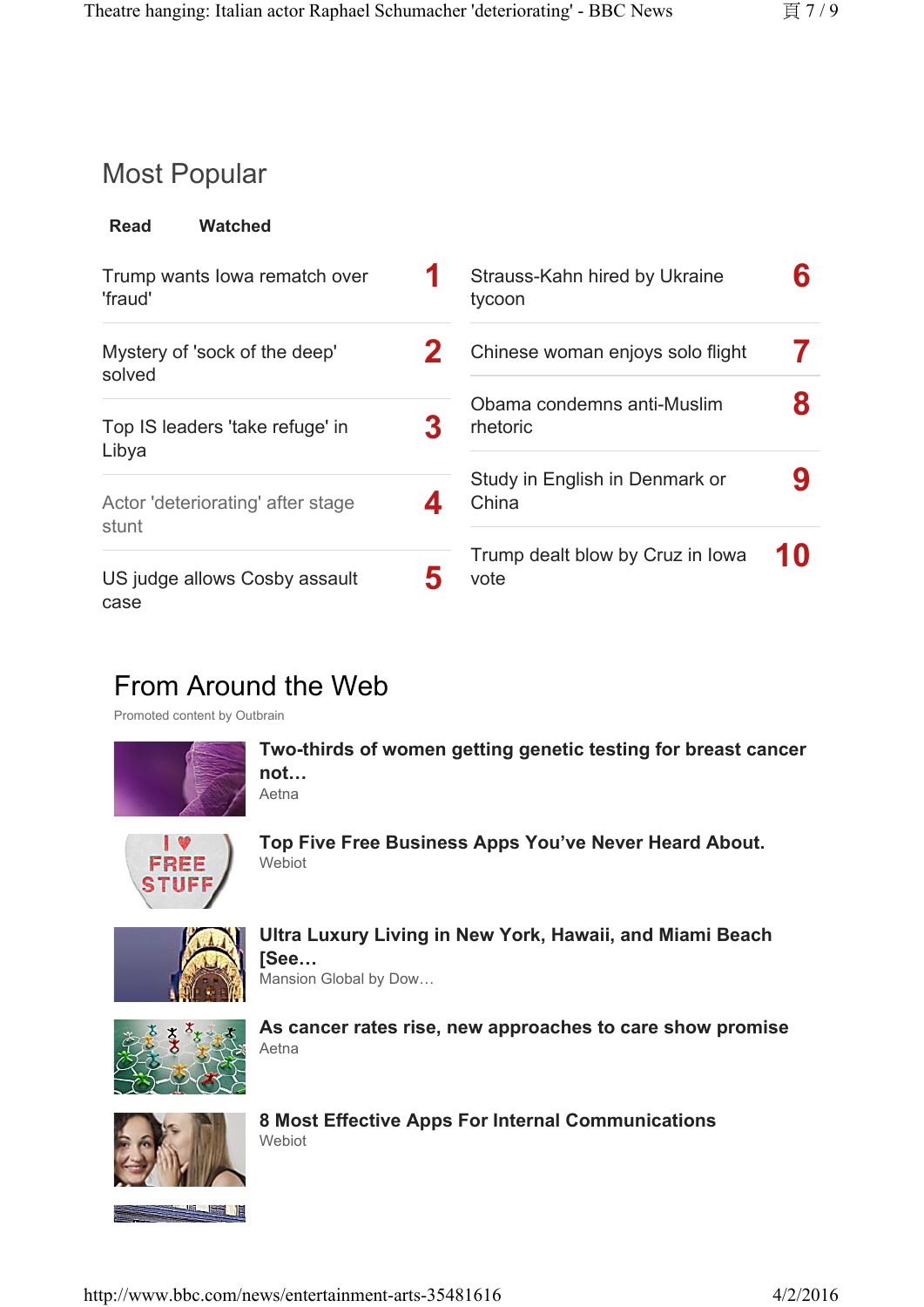

**Real Estate Experts Agree: This Is Where to Live in New York…** Mansion Global by Dow…

# Ads by Google

### **UK Expat In HongKong?**

£70k+ In UK Pensions? Download A Free Expat Guide & Expert Advice! your.expatpensionreview.com

#### **Expat with UK Pensions?**

Avoid losing 45% of your UK Pension Download Free UK Pension Guide Now www.taylorbrunswickgroup.com

#### **Expat in Hong Kong?**

Get Your Pension Out of the UK & Avoid Losing 55%. Free Review! www.forthcapital.com/PensionAdvice

# BBC News Services

| On your mobile | On your<br>connected ty | Get news alerts | <b>Contact BBC</b><br><b>News</b> |
|----------------|-------------------------|-----------------|-----------------------------------|
|                |                         |                 |                                   |

# **Explore the BBC**

| <b>News</b>  | <b>Sport</b>    |  |
|--------------|-----------------|--|
| Weather      | Shop            |  |
| Earth        | <b>Travel</b>   |  |
| Capital      | <b>Culture</b>  |  |
| <b>Autos</b> | <b>Future</b>   |  |
| <b>TV</b>    | Radio           |  |
| <b>CBBC</b>  | <b>CBeebies</b> |  |
|              |                 |  |